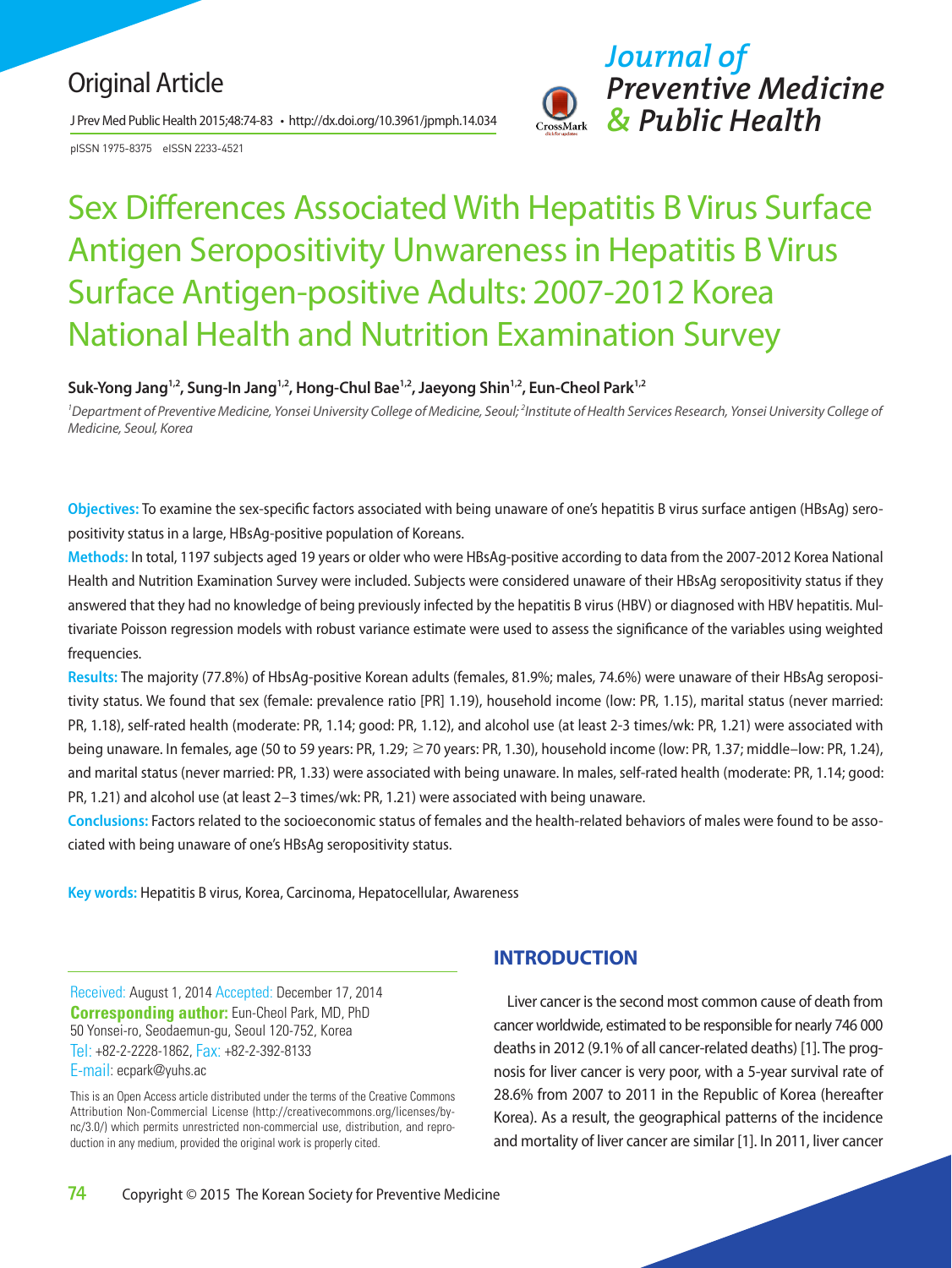# Journal of *Journal of* **Unawareness of HBV Seropositivity**

was the fourth most common cancer in Korean males (35.6 per 100 000, age-adjusted incidence using the world standard population) and the sixth most common cancer in Korean females (10.3 per 100 000) [2]. In addition, liver cancer was the second most common cause of cancer death in Korean males (24.3 per 100 000) and the fourth most common cancer death in Korean women (6.1 per 100 000) [2]. Hepatitis B virus (HBV) infection is known as a major risk factor for the development of hepatocellular carcinoma among patients with chronic HBV infections [3]. Since the national HBV vaccination program began in Korea in 1985, the prevalence of seropositivity has decreased, primarily due to the dramatic decrease in the prevalence among adolescents and younger adults [4].

The National Cancer Screening Program (NCSP) in Korea provides liver cancer screening services to Medical Aid Program recipients and National Health Insurance beneficiaries. Although the National Cancer Center recommends ultrasonography and serum alpha-fetoprotein screenings every six months for anyone at high risk for liver cancer, the NCSP provides ultrasonography and serum alpha-fetoprotein testing only for males and females 40 years of age or older with chronic HBV infection, hepatitis C virus (HCV) infection, or liver cirrhosis [5,6].

Previous studies have shown that infected individuals who are aware of their HBV surface antigen (HBsAg) seropositivity status are more likely to participate in a liver cancer screening program [7,8]. Although this awareness is the first step towards participation in a liver cancer screening program, relatively little is known about the factors associated with being unaware of one's HBsAg seropositivity status. A previous study suggested that females are less likely to participate in hepatocellular carcinoma screening than males [9]. Furthermore, females tend to be more socially disadvantaged than males are in Korea. Therefore, the purpose of this study was to examine sexspecific factors associated with being unaware of one's HBsAg seropositivity status in a representative population of Koreans using the Korea National Health and Nutrition Examination Survey (KNHANES).

# **METHODS**

#### **Subjects**

Data from the KNHANES IV and V collected annually from 2007 to 2012 were used in this study. The KNHANES is a population-based cross-sectional survey that was conducted by the Korea Centers for Disease Control and Prevention. These surveys used a stratified, multistage, clustered probability sampling method according to geographical area, age, and gender so that the results would be representative of the entire noninstitutionalized Korean population in a given year. Trained interviewers conducted face-to-face interviews at participants' households using a structured questionnaire. The KNHANES is the only population-based survey that collects serum samples for testing HBsAg seropositivity status in Korea as well as information about the presence and awareness of each participant's HBsAg seropositivity status. All available serum samples were tested for HBsAg.

The total study population consisted of 63 301 individuals aged ≥1 year (6455 in 2007, 12 528 in 2008, 12 722 in 2009, 10 938 in 2010, 10 589 in 2011, and 10 069 in 2012), of whom 50 405 individuals (4594 in 2007, 9744 in 2008, 10 533 in 2009, 8958 in 2010, 8518 in 2011, and 8058 in 2012) completed the survey. The average response rate was 79.6% (71.2% in 2007, 77.8% in 2008, 82.8% in 2009, 81.9% in 2010, 80.4% in 2011, and 80.0% in 2012). Serum samples from 39 167 participants were tested for HBsAg. Individuals who were younger than 19 years of age (6541 males and 5859 females) or whose blood tests were negative for HBsAg (16 746 males and 21 256 females) were excluded. We further excluded 80 individuals with missing data. Therefore, of the 50 405 subjects who completed the KNHANES surveys during 2007-2012, we analyzed 1197 subjects who were 19 years of age or older and HBsAg-positive (Table 1).

### **Variables**

#### *Dependent variable*

Being unaware of one's HBsAg seropositivity status was defined as having a positive HBsAg blood test, but responding in the face-to-face interview that they had never been infected by the HBV.

#### *Independent variables*

To our knowledge, no previous studies have investigated factors associated with being unaware of one's HBsAg seropositivity status. Therefore, we selected independent variables from those associated with liver cancer screening tests or the prevalence of HBsAg seropositivity, which included sex, income, age, smoking, alcohol intake, private insurance, residential area, and self-rated health [4,9,10] as well as other potential confounding factors. In this study, age, education level, residential area, marital status, occupation, receiving a health examination in the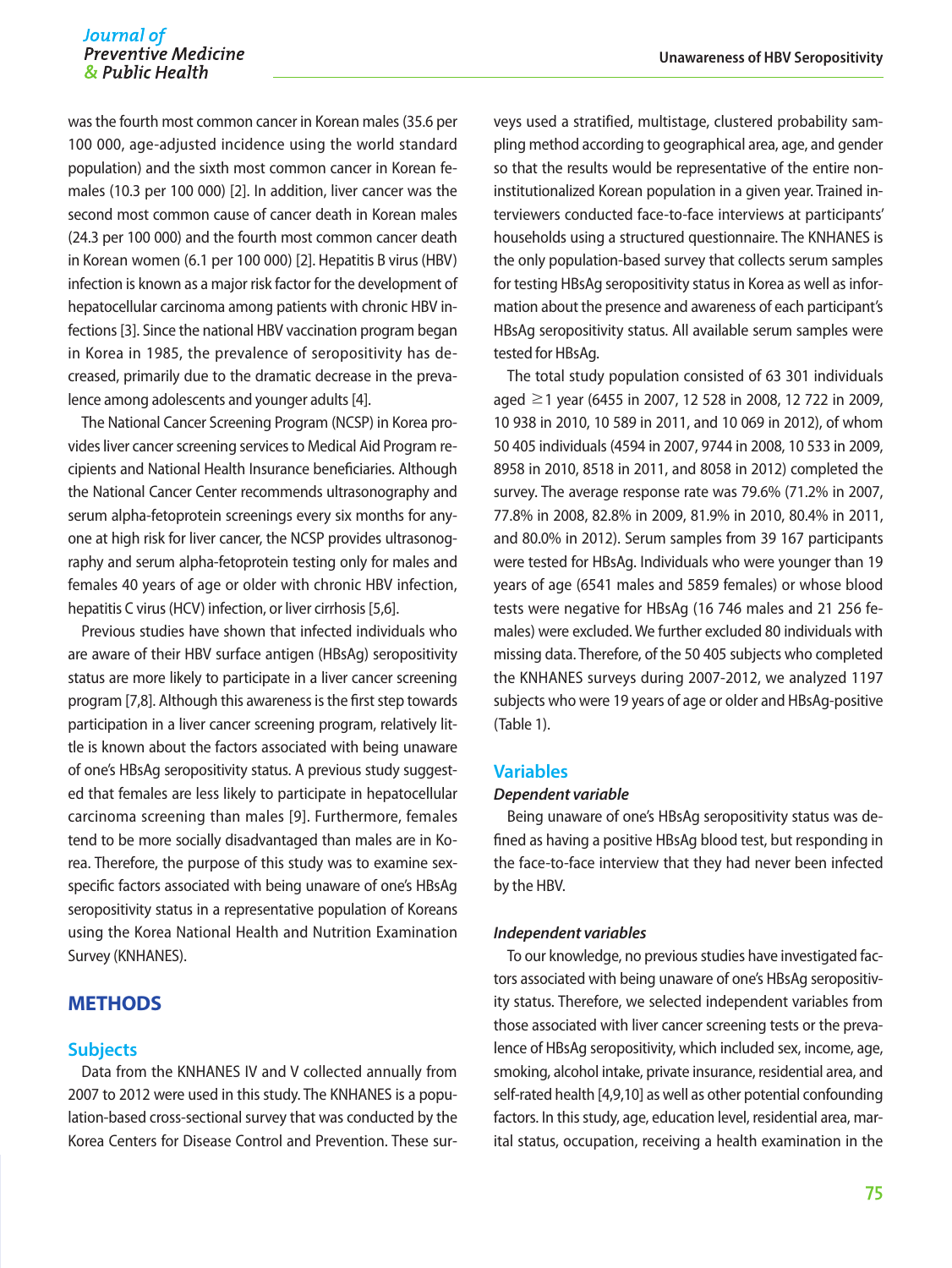#### **Table 1. General characteristics of the study population**

| <b>Characteristics</b>     | <b>Total</b> | <b>Males</b> | <b>Females</b> |
|----------------------------|--------------|--------------|----------------|
| Age (y)                    |              |              |                |
| 19-39                      | 348 (34.5)   | 169 (35.5)   | 179 (33.4)     |
| 40-49                      | 293 (28.6)   | 149 (30)     | 145 (26.9)     |
| 50-59                      | 271 (22.8)   | 141 (24.2)   | 130 (21)       |
| 60-69                      | 183 (9.2)    | 82(7.1)      | 101 (11.9)     |
| $\geq 70$                  | 101 (4.9)    | 42 (3.2)     | 59 (7)         |
| Household income quartiles |              |              |                |
| Low                        | 197 (12)     | 78 (9.6)     | 119 (15.1)     |
| Middle-low                 | 308 (26.1)   | 143 (23.4)   | 165 (29.5)     |
| Middle-high                | 312 (28.9)   | 164 (30.4)   | 148 (26.9)     |
| High                       | 378 (33.1)   | 197 (36.6)   | 181 (28.6)     |
| <b>Educational level</b>   |              |              |                |
| Elementary school          | 270 (16.9)   | 81 (10.2)    | 189 (25.3)     |
| Middle school              | 148 (11)     | 74 (10.3)    | 74 (11.8)      |
| High school                | 406 (38.5)   | 206 (39)     | 200 (37.8)     |
| College or higher          | 371 (33.7)   | 221 (40.4)   | 150 (25.1)     |
| Residential area           |              |              |                |
| Urban                      | 912 (80.4)   | 439 (80.7)   | 473 (80)       |
| Rural                      | 283 (19.6)   | 143 (19.3)   | 140 (19.9)     |
| Marital status             |              |              |                |
| Married/cohabitation       | 958 (77.5)   | 491 (79.3)   | 467 (75.3)     |
| Divorced/separated/widowed | 140 (9.7)    | 29 (4.2)     | 111 (16.8)     |
| Never married              | 97(12.7)     | 62 (16.5)    | 35(3.5)        |
| Occupation                 |              |              |                |
| White collar               | 392 (35.6)   | 225 (41.4)   | 167 (28.2)     |
| <b>Blue collar</b>         | 373 (32.1)   | 254 (43.1)   | 119 (18)       |
| None or homemaker          | 430 (32.3)   | 103 (15.4)   | 327 (53.8)     |
| Health examination         |              |              |                |
| Yes                        | 717 (59.1)   | 366 (60.9)   | 351 (56.9)     |
| No                         | 478 (40.9)   | 216 (39.1)   | 262 (43.1)     |
| Private health insurance   |              |              |                |
| Yes                        | 870 (78.1)   | 422 (79.5)   | 448 (76.3)     |
| No                         | 325 (21.9)   | 160 (20.5)   | 165 (23.7)     |
| Self-rated health          |              |              |                |
| Poor                       | 286 (20.5)   | 115(17)      | 171 (25)       |
| Moderate                   | 566 (52.3)   | 282 (55.4)   | 284 (48.4)     |
| Good                       | 343 (27.1)   | 185 (27.6)   | 158 (26.6)     |
| Cigarette smoking          |              |              |                |
| Never                      | 666 (48.9)   | 111 (18.5)   | 555 (87.6)     |
| Former                     | 113 (10.5)   | 100 (16.4)   | 3(3.0)         |
| Current                    | 416 (40.5)   | 371 (65)     | 45(9.4)        |
| Alcohol use                |              |              |                |
| Never                      | 363 (25.2)   | 121 (16.7)   | 242 (35.9)     |
| 1-4 times/mo               | 579 (50.5)   | 246 (45.6)   | 333 (56.7)     |
| $\geq$ 2-3 times/wk        | 253 (24.4)   | 215 (37.7)   | 38 (7.4)       |
|                            |              |              |                |

(Continued to the next)

#### **Table 1. Continued**

| <b>Characteristics</b>                                 | <b>Total</b> | <b>Males</b> | <b>Females</b> |
|--------------------------------------------------------|--------------|--------------|----------------|
| Body mass index ( $kg/m2$ )                            |              |              |                |
| < 18.5                                                 | 35(3.3)      | 14(2.7)      | 21(4.1)        |
| 18.5-23.9                                              | 597(1.7)     | 267 (46.1)   | 330 (56.4)     |
| 24-26.9                                                | 388 (30.6)   | 215(34.5)    | 173 (25.8)     |
| $\geq$ 27.0                                            | 175(15.4)    | 86 (16.6)    | 89 (13.8)      |
| Awareness of hepatitis B surface<br>antigen positivity |              |              |                |
| Unaware                                                | 933 (77.8)   | 438 (74.6)   | 495 (81.9)     |
| Aware                                                  | 262 (22.2)   | 144 (25.4)   | 118(18.1)      |
| Total                                                  | 1197 (100)   | 583 (48.7)   | 614 (51.3)     |

Values are presented as number (weighted %).

previous two years, private health insurance status, self-rated health status, cigarette smoking, frequency of alcohol use, and body mass index (BMI) were compared between the sex-specific groups to determine factors related to being unaware of one's HBsAg seropositivity status.

Based on the age divisions in the NCSP's guidelines for liver cancer screening among those 40 years of age and older, subjects were divided into five age groups: 19 to 39 years, 40 to 49 years, 50 to 59 years, 60 to 69 years, and 70 years of age or older. Education level was categorized according to the highest level completed as elementary school, middle school, high school, or college and higher. Residential areas were categorized as urban or rural. Marital status was categorized as married and cohabitating with a partner, divorced/separated/widowed, or never married. Occupation was divided into three categories: white collar (administrative, engineering, science, teaching and related occupations, sales and related occupations, and service), blue collar (farming, forestry, fishing, hunting, carpentry, machine operators, fabricators, and laborers), and unemployed (including homemakers and students). In addition, participants were asked if they had received a general health examination, regardless of its type, in the last two years. Self-rated health status was categorized as good (good or very good), moderate, or poor (poor or very poor). BMI was divided into four categories:  $<$  18.5 kg/m<sup>2</sup>, 18.5-23.9 kg/m<sup>2</sup>, 24.0-26.9 kg/m<sup>2</sup>, and  $\ge$  27.0 kg/m<sup>2</sup> [11-13].

#### *Statistical analysis*

For all analyses, sample weights were included and weighted frequencies were computed. We tested baseline associations between all variables with chi-square tests. Multivariate Poisson regression models with robust variance estimates were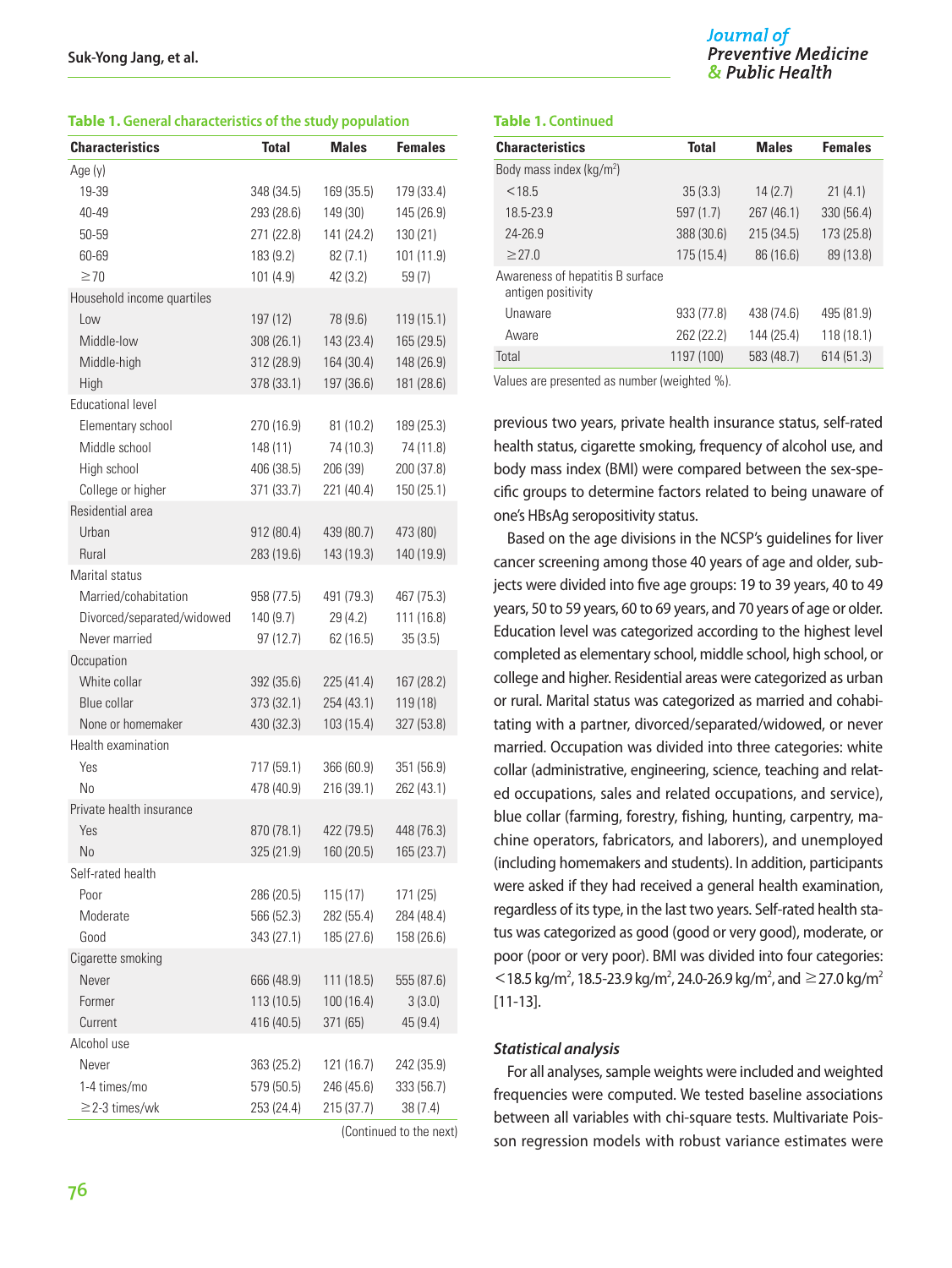used to assess the significance of the variables described above and to calculate prevalence ratios (PR) and 95% confidence intervals (CI) [14]. Moreover, trend tests were performed across age and household income categories. All of the aforementioned variables were included in the multivariate logistic regression analysis. All hypotheses were tested using two sided tests and a *p*-value less than 0.05 was deemed statistically significant. All statistical analyses were performed using SAS version 9.3 (SAS Institute Inc., Cary, NC, USA).

The institutional review board approval was waived because the KNHANES data are made publically available for scientific use.

# **RESULTS**

The general characteristics of the study population are shown in Table 1. Of the 1197 individuals included in this study, 583 were males and 614 were females. There were 438 (74.6%) males and 495 (81.9%) females who were unaware of their HBsAg seropositivity status, and this difference was statistically significant between sex. In the total population, 77.8% of HbsAg-positive Korean adults were unaware of their HBsAg seropositivity status.

Table 2 shows the characteristics of the study population divided between those who were aware or unaware of their HBsAg seropositivity. Awareness significantly differed by sex  $(p=0.007)$  and the frequency of alcohol use  $(p=0.018)$ . Among males, self-rated health status ( $p=0.038$ ) and the frequency of alcohol use ( $p=0.006$ ) significantly differed between the awareness groups. Among females, there were significant differences between the two groups for household income (*p*=0.002), education level ( $p=0.039$ ), and marital status ( $p=0.003$ ).

Table 3 shows the results of the multivariate Poisson regression models with robust variance estimates, with unawareness of one's HBsAg seropositivity as the outcome. After adjusting for all potential confounders, the prevalence of being unaware of one's HBsAg seropositivity was 1.19 times higher (95% CI, 1.06 to 1.43) in females than that in males was. The prevalence of being unaware of one's HBsAg seropositivity was 1.15 times higher (95% CI, 1.02 to 1.30) among those with a low income than that among those with a high income was. Those who were never married had a 1.18 times higher (95% CI, 1.03 to 1.36) prevalence than those who were married and cohabitating with their partner did. The prevalence of being unaware of one's HBsAg seropositivity for subjects with good and moderate self-rated

health was 1.14 times higher (95% CI, 1.03 to 1.26) and 1.12 times higher (95% CI, 1.01 to 1.12), respectively, than that for subjects with poor self-rated health was. Subjects who used alcohol at least 2-3 times/wk had a 1.21 times higher (95% CI, 1.09 to 1.35) prevalence than those who never used alcohol did.

In females, the prevalence of being unaware of one's HBsAg seropositivity among those aged 50 to 59 years and  $\geq$  70 years was 1.29 times higher (95% CI, 1.07 to 1.54) and 1.30 times higher (95% CI, 1.04 to 1.64), respectively, than that for those who were 19 to 39 years was. The prevalence of being unaware of one's HBsAg seropositivity among those with middle-low incomes or low incomes were 1.24 times higher (95% CI, 1.10 to 1.41) and 1.37 times higher (95% CI, 1.17 to 1.59), respectively, than that among those with high incomes was. Females who were never married had a 1.33 times higher (95% CI, 1.16 to 1.53) prevalence than females who were married and cohabitating with their partner did. Moreover, the prevalence of being unaware of one's HBsAg seropositivity in females who used alcohol at least 2-3 times/wk was 1.21 times higher (95% CI, 1.06 to 1.38) than that in females who never used alcohol was.

In males, the prevalence of being unaware of one's HBsAg seropositivity among those with good and moderate self-rated health was 1.23 times higher (95% CI, 1.01 to 1.50) and 1.29 times higher (95% CI, 1.07 to 1.55), respectively, than that among those with poor self-rated health was. In addition, men who used alcohol at least 2-3 times/wk had a 1.21 times higher (95% CI, 1.03 to 1.41) prevalence than those who never used alcohol did.

# **DISCUSSION**

We found that a very large proportion (77.8%) of HBsAg-positive Korean adults was unaware of their HBsAg seropositivity status. Our result is similar to that of a study in the US in which approximately 65% and 75% of the infected population were unaware that they were infected with HBV and HCV, respectively [15]. However, a study from Canada reported that 54.5% of their respondents had tested positive for a current HBV infection and 69.5% of those with a sero-confirmed HCV infection reported having been diagnosed with those infections [16]. In a European study, an average of 78.5% were not aware that they had viral hepatitis at the time of their infection (77% for HBV and 80% for HCV), and 73% did not know that they were at risk for both HBV and HCV [17]. In Italy, the proportion of those unaware of their infection was 40.3% among patients who were admitted at one Italian hospital [18,19]. In a Polish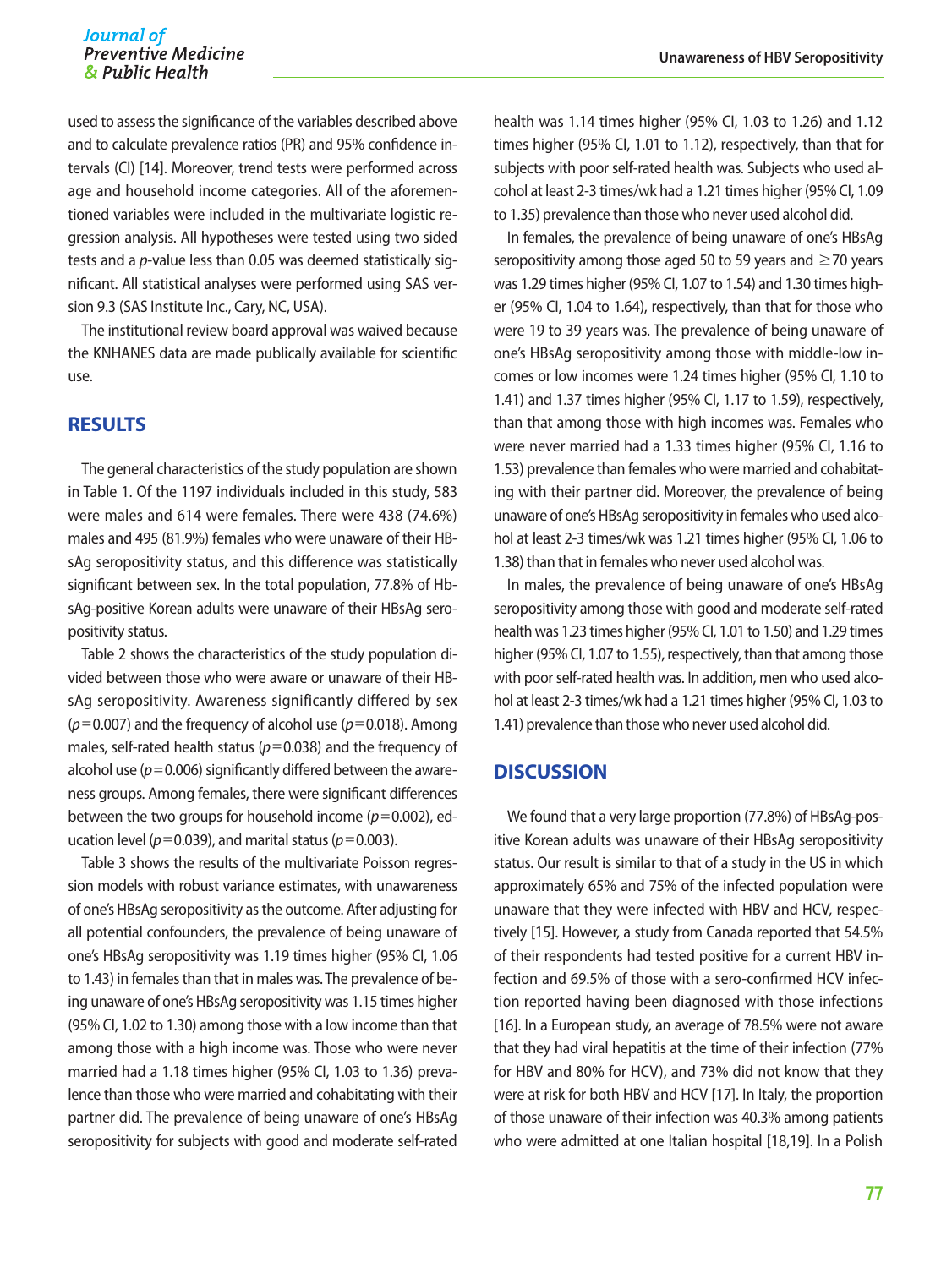## **Table 2. The awareness of one's hepatitis B surface antigen (HBsAg) seropositivity status among HBsAg-positive Korean adults across various socio-demographic characteristics**

|                            | <b>Total</b>   |              |         | <b>Males</b>   |            |            | <b>Females</b> |            |            |
|----------------------------|----------------|--------------|---------|----------------|------------|------------|----------------|------------|------------|
| <b>Variables</b>           | <b>Unaware</b> | <b>Aware</b> | p-value | <b>Unaware</b> | Aware      | $p$ -value | <b>Unaware</b> | Aware      | $p$ -value |
| Sex                        |                |              | 0.007   |                |            |            |                |            |            |
| Male                       | 438 (74.6)     | 144 (25.4)   |         |                |            |            |                |            |            |
| Female                     | 495 (81.9)     | 118 (18.1)   |         |                |            |            |                |            |            |
| Age (y)                    |                |              | 0.39    |                |            | 0.25       |                |            | 0.10       |
| 19-39                      | 267 (76.1)     | 80 (23.9)    |         | 127(74.1)      | 41 (25.9)  |            | 140 (78.7)     | 39 (21.3)  |            |
| 40-49                      | 223 (76.7)     | 70 (23.3)    |         | 110 (73.9)     | 39(26.1)   |            | 113 (80.8)     | 31 (19.2)  |            |
| 50-59                      | 203 (77.9)     | 68 (22.1)    |         | 96 (71.8)      | 45 (28.2)  |            | 107 (86.8)     | 23 (13.2)  |            |
| 60-69                      | 153 (82.1)     | 30(17.3)     |         | 73 (89.3)      | 9(10.7)    |            | 80 (77.6)      | 21 (22.4)  |            |
| $\geq 70$                  | 87 (86.1)      | 14 (13.9)    |         | 32 (72.5)      | 10(27.5)   |            | 55 (94)        | 4(6)       |            |
| Household income           |                |              | 0.02    |                |            | 0.71       |                |            | 0.002      |
| Low                        | 174 (86.2)     | 23 (13.8)    |         | 66 (79.7)      | 12(20.3)   |            | 108 (91.5)     | 11(8.5)    |            |
| Middle-low                 | 254 (82.4)     | 54 (17.6)    |         | 112 (76.9)     | 31(23.1)   |            | 142 (87.9)     | 23 (12.1)  |            |
| Middle-high                | 227 (74.6)     | 85 (25.4)    |         | 115 (71.6)     | 49 (28.4)  |            | 112 (78.9)     | 36 (21.1)  |            |
| High                       | 278 (73.9)     | 100 (26.1)   |         | 145 (74.1)     | 52 (25.9)  |            | 133 (73.4)     | 48 (26.6)  |            |
| <b>Education level</b>     |                |              | 0.14    |                |            | 0.26       |                |            | 0.04       |
| Elementary school          | 225 (84.5)     | 45 (15.5)    |         | 64 (79.6)      | 17(20.4)   |            | 161 (87)       | 28 (13)    |            |
| Middle school              | 111 (78.2)     | 37(21.8)     |         | 59 (80.6)      | 15(19.4)   |            | 52(75.5)       | 22 (24.5)  |            |
| High school                | 313 (76.7)     | 93 (23.3)    |         | 159 (76.3)     | 47(23.7)   |            | 154 (77.4)     | 46 (22.6)  |            |
| College or higher          | 284 (75.5)     | 87 (24.5)    |         | 156 (70.1)     | 65 (29.9)  |            | 128 (86.6)     | 22 (13.4)  |            |
| Residential area           |                |              | 0.24    |                |            | 0.21       |                |            | 0.66       |
| Urban                      | 702 (76.9)     | 210 (23.1)   |         | 323 (73.3)     | 116 (26.7) |            | 379 (81.5)     | 94 (18.5)  |            |
| Rural                      | 231 (81.5)     | 52 (18.5)    |         | 115 (79.9)     | 28 (20.1)  |            | 116 (83.5)     | 24 (16.5)  |            |
| Marital status             |                |              | 0.14    |                |            | 0.93       |                |            | 0.003      |
| Married/cohabitation       | 733 (76.2)     | 225 (23.8)   |         | 371 (74.2)     | 120 (25.8) |            | 362 (78.9)     | 105(21.1)  |            |
| Divorced/separated/widowed | 122 (84.2)     | 18 (15.3)    |         | 22 (73.9)      | 7(26.1)    |            | 100 (88.2)     | 11 (11.8)  |            |
| Never married              | 78 (82.1)      | 19 (17.9)    |         | 45 (76.4)      | 17 (23.6)  |            | 33 (97.2)      | 2(2.8)     |            |
| Occupation                 |                |              | 0.21    |                |            | 0.21       |                |            | 0.77       |
| White collar               | 294 (74.4)     | 98 (25.6)    |         | 159 (70.3)     | 66 (29.7)  |            | 135 (82.1)     | 32 (17.9)  |            |
| Blue collar                | 299 (79.7)     | 74 (20.7)    |         | 201 (78.2)     | 53(21.8)   |            | 98 (84.4)      | 21 (15.6)  |            |
| None or homemaker          | 340 (79.6)     | 90 (20.4)    |         | 78 (75.9)      | 25(24.1)   |            | 262 (81)       | 65 (19)    |            |
| Health examination         |                |              | 0.52    |                |            | 0.88       |                |            | 0.45       |
| Yes                        | 547 (77)       | 170 (23)     |         | 273 (74.3)     | 93 (25.7)  |            | 274 (80.7)     | 77 (19.3)  |            |
| $\rm No$                   | 386 (78.9)     | 92(21.1)     |         | 165 (74.9)     | 51(25.1)   |            | 221 (83.5)     | 41 (16.5)  |            |
| Private health insurance   |                |              | 0.33    |                |            | 0.54       |                |            | 0.57       |
| Yes                        | 667 (77.1)     | 203 (22.9)   |         | 314(74)        | 108 (26)   |            | 353 (81.3)     | 95 (18.7)  |            |
| $\rm No$                   | 266 (80.2)     | 59 (19.8)    |         | 124 (76.9)     | 36 (23.1)  |            | 142 (83.8)     | 23 (16.2)  |            |
| Self-rated health          |                |              | 0.13    |                |            | 0.04       |                |            | 0.76       |
| Poor                       | 208 (72.1)     | 78 (27.9)    |         | 73 (63.2)      | 42 (36.8)  |            | 135 (79.8)     | 36 (20.2)  |            |
| Moderate                   | 448 (79.7)     | 118 (20.3)   |         | 220 (78.1)     | 62 (21.9)  |            | 228 (82.1)     | 56 (17.9)  |            |
| Good                       | 277 (78.4)     | 66 (21.6)    |         | 145 (74.5)     | 40(25.5)   |            | 132 (83.5)     | 26 (16.5)  |            |
| Cigarette smoking          |                |              | 0.30    |                |            | 0.82       |                |            | 0.18       |
| Never                      | 531 (80)       | 135 (20)     |         | 81 (72.4)      | 30 (27.6)  |            | 450 (82.1)     | 105 (17.9) |            |
| Former                     | 83 (74.8)      | 30 (25.2)    |         | 76 (76.8)      | 24 (23.2)  |            | 7(60.7)        | 6(39.3)    |            |
| Current                    | 319 (75.9)     | 97 (24.1)    |         | 281 (74.6)     | 90(25.4)   |            | 38 (86.8)      | 7(13.2)    |            |
|                            |                |              |         |                |            |            |                |            |            |

(Continued to the next page)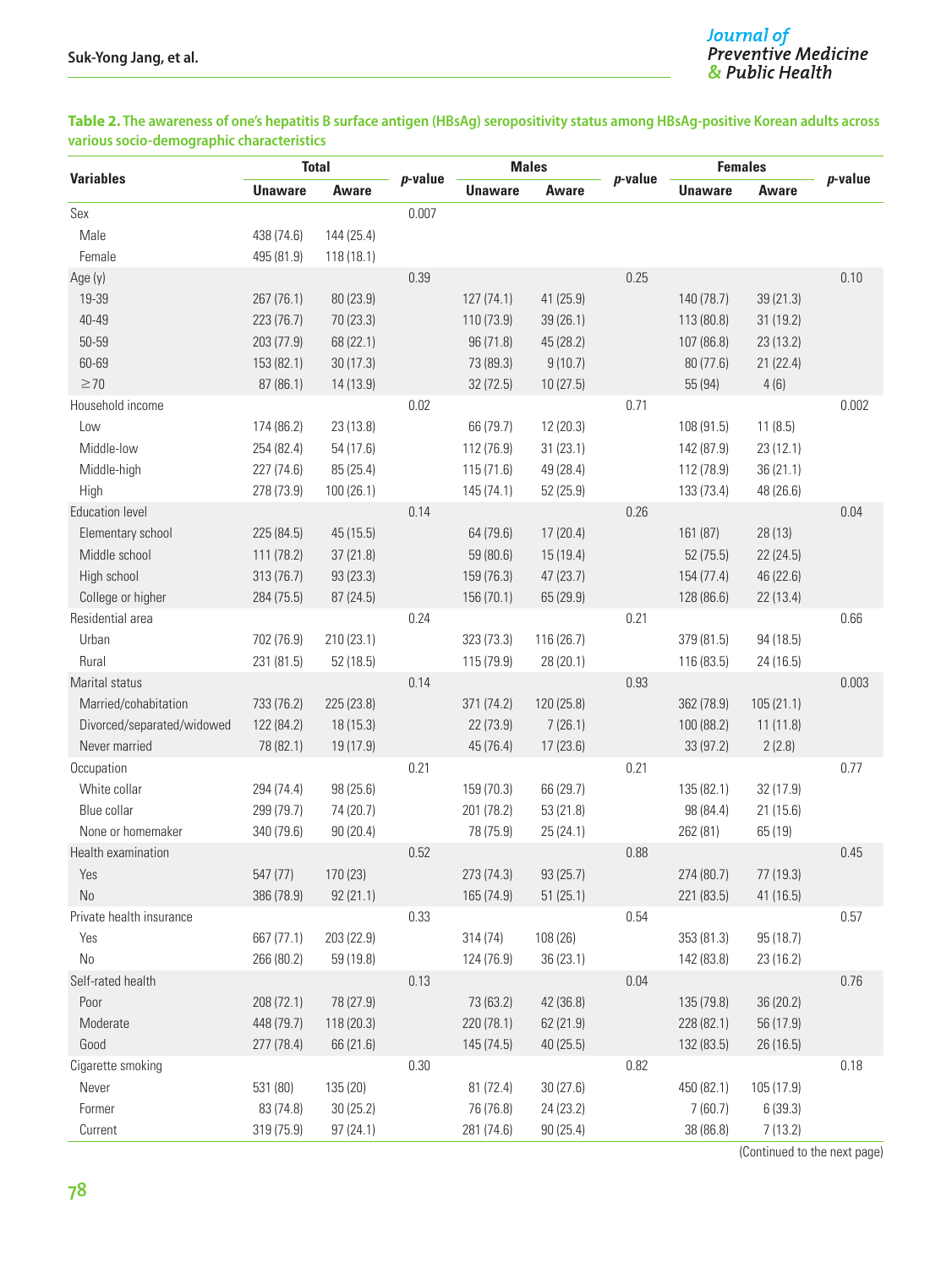# **Table 2. Continued from the previous page**

| <b>Variables</b>           | <b>Total</b>   |              |                 | <b>Males</b>   |            |                 | <b>Females</b> |           |                 |
|----------------------------|----------------|--------------|-----------------|----------------|------------|-----------------|----------------|-----------|-----------------|
|                            | <b>Unaware</b> | <b>Aware</b> | <i>p</i> -value | <b>Unaware</b> | Aware      | <i>p</i> -value | <b>Unaware</b> | Aware     | <i>p</i> -value |
| Alcohol use                |                |              | 0.02            |                |            | 0.006           |                |           | 0.14            |
| Never                      | 283 (77)       | 80(23)       |                 | 89 (68.9)      | 32(31.1)   |                 | 194 (81.8)     | 48 (18.2) |                 |
| 1-4 times/mo               | 441 (74.9)     | 138 (25.1)   |                 | 174 (69.4)     | 72 (30.6)  |                 | 267 (80.5)     | 66 (19.5) |                 |
| $\geq$ 2-3 times/wk        | 209 (84.6)     | 44 (15.4)    |                 | 175 (83.3)     | 40(16.7)   |                 | 34(93.1)       | 4(6.9)    |                 |
| Body mass index $(kq/m^2)$ |                |              | 0.81            |                |            | 0.84            |                |           | 0.52            |
| < 18.5                     | 28 (84.8)      | 7(15.2)      |                 | 12 (83.2)      | 2(16.8)    |                 | 16 (86.2)      | 5(13.8)   |                 |
| 18.5-23.9                  | 467 (77.1)     | 130 (22.9)   |                 | 203 (73.9)     | 64 (26.1)  |                 | 264 (80.4)     | 66 (19.6) |                 |
| 24-26.9                    | 302 (78)       | 86 (22)      |                 | 156 (73.5)     | 59(26.5)   |                 | 146 (85.7)     | 27(14.3)  |                 |
| $\geq$ 27.0                | 136 (78.2)     | 39(21.8)     |                 | 67 (77.3)      | 19 (22.7)  |                 | 69 (79.6)      | 20(20.4)  |                 |
| Total                      | 933 (77.8)     | 262 (22.2)   |                 | 438 (74.6)     | 144 (25.4) |                 | 495 (81.9)     | 118(18.1) |                 |

Values are presented as number (weighted %).

#### **Table 3. Factors associated with being unaware of one's hepatitis B surface antigen seropositivity status using multivariate Poisson regression models with robust variance estimates**

|                            |           | <b>Total</b> |           | <b>Males</b> | <b>Females</b> |            |  |
|----------------------------|-----------|--------------|-----------|--------------|----------------|------------|--|
|                            | <b>PR</b> | 95% CI       | <b>PR</b> | 95% CI       | <b>PR</b>      | 95% CI     |  |
| Sex                        |           |              |           |              |                |            |  |
| Male                       | 1.00      |              |           |              |                |            |  |
| Female                     | $1.19***$ | 1.06, 1.43   |           |              |                |            |  |
| Age (y)                    |           |              |           |              |                |            |  |
| 19-39                      | 1.00      |              | 1.00      |              | 1.00           |            |  |
| 40-49                      | 1.04      | 0.93, 1.16   | 0.96      | 0.81, 1.13   | 1.15           | 0.99, 1.32 |  |
| 50-59                      | 1.06      | 0.93, 1.21   | 0.91      | 0.75, 1.10   | $1.29***$      | 1.07, 1.54 |  |
| 60-69                      | 1.11      | 0.96, 1.30   | 1.14      | 0.94, 1.38   | 1.1            | 0.87, 1.39 |  |
| $\geq 70$                  | 1.14      | 0.96, 1.36   | 0.94      | 0.70, 1.25   | $1.30*$        | 1.04, 1.64 |  |
| $p$ for trend              | 0.15      |              | 0.98      |              | 0.047          |            |  |
| Household income           |           |              |           |              |                |            |  |
| High                       | 1.00      |              | 1.00      |              | 1.00           |            |  |
| Mid-high                   | 1.00      | 0.90, 1.11   | 0.92      | 0.79, 1.07   | 1.12           | 0.99, 1.28 |  |
| Mid-low                    | 1.09      | 0.98, 1.21   | 0.97      | 0.83, 1.13   | $1.24***$      | 1.10, 1.41 |  |
| Low                        | $1.15*$   | 1.02, 1.30   | 1.02      | 0.84, 1.24   | $1.37***$      | 1.17, 1.59 |  |
| $p$ for trend              | 0.02      |              | 1.00      |              | < 0.001        |            |  |
| Education                  |           |              |           |              |                |            |  |
| Elementary school          | 1.00      |              | 1.00      |              | 1.00           |            |  |
| Middle school              | 0.98      | 0.87, 1.10   | 1.01      | 0.84, 1.20   | 0.9            | 0.75, 1.07 |  |
| High school                | 0.99      | 0.88, 1.21   | 0.96      | 0.81, 1.14   | 1.00           | 0.85, 1.18 |  |
| College or higher          | 1.05      | 0.91, 1.20   | 0.94      | 0.76, 1.18   | 1.19           | 1.00, 1.43 |  |
| Residential area           |           |              |           |              |                |            |  |
| Urban                      | 1.00      |              | 1.00      |              | 1.00           |            |  |
| Rural                      | 1.02      | 0.94, 1.11   | 1.05      | 0.92, 1.20   | 0.95           | 0.85, 1.06 |  |
| Marital status             |           |              |           |              |                |            |  |
| Married/cohabitation       | 1.00      |              | 1.00      |              | 1.00           |            |  |
| Divorced/separated/widowed | 1.04      | 0.93, 1.17   | 0.99      | 0.76, 1.30   | 1.03           | 0.91, 1.17 |  |
| Never married              | $1.18*$   | 1.03, 1.36   | 1.07      | 0.87, 1.33   | $1.33***$      | 1.16, 1.53 |  |

(Continued to the next page)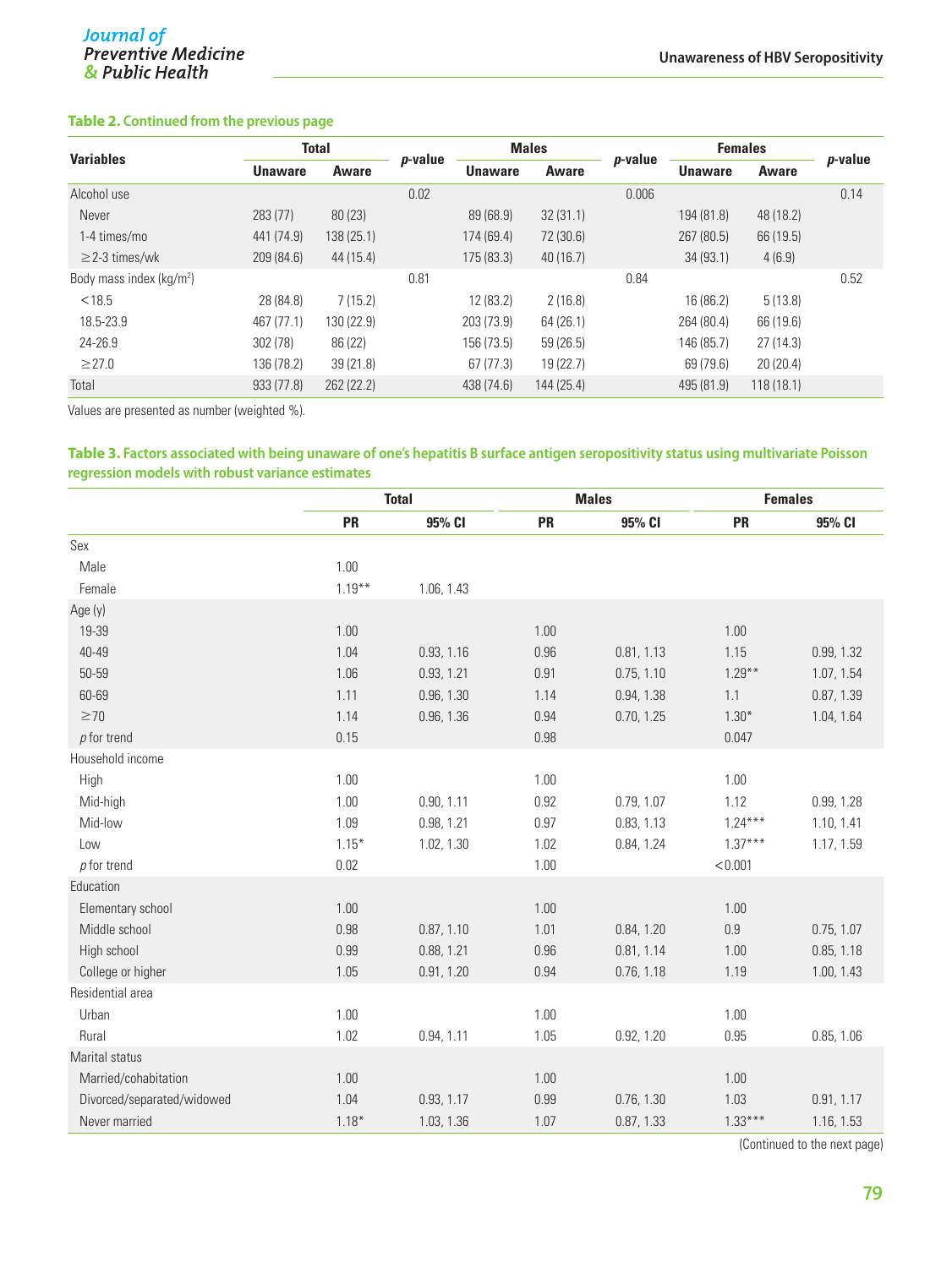#### **Table 3. Continued from the previous page**

|                                      |           | <b>Total</b> |           | <b>Males</b> | <b>Females</b> |            |  |
|--------------------------------------|-----------|--------------|-----------|--------------|----------------|------------|--|
|                                      | <b>PR</b> | 95% CI       | <b>PR</b> | 95% CI       | <b>PR</b>      | 95% CI     |  |
| Occupation                           |           |              |           |              |                |            |  |
| White collar                         | 1.00      |              | 1.00      |              | 1.00           |            |  |
| Blue collar                          | 1.08      | 0.97, 1.20   | 1.09      | 0.93, 1.27   | 1.05           | 0.91, 1.20 |  |
| None or homemaker                    | 1.01      | 0.92, 1.11   | 1.08      | 0.89, 1.31   | 0.99           | 0.89, 1.09 |  |
| Health examination                   |           |              |           |              |                |            |  |
| Yes                                  | 1.00      |              | 1.00      |              | 1.00           |            |  |
| No                                   | 1.01      | 0.94, 1.09   | 0.98      | 0.86, 1.11   | 1.06           | 0.98, 1.15 |  |
| Private health insurance             |           |              |           |              |                |            |  |
| Yes                                  | 1.00      |              | 1.00      |              | 1.00           |            |  |
| N <sub>0</sub>                       | 0.98      | 0.89, 1.09   | 1.05      | 0.91, 1.21   | 0.94           | 0.83, 1.07 |  |
| Self-rated health                    |           |              |           |              |                |            |  |
| Poor                                 | 1.00      |              | 1.00      |              | 1.00           |            |  |
| Moderate                             | $1.14*$   | 1.03, 1.26   | $1.29***$ | 1.07, 1.55   | 1.04           | 0.93, 1.17 |  |
| Good                                 | $1.12*$   | 1.01, 1.26   | $1.23*$   | 1.01, 1.50   | 1.07           | 0.95, 1.21 |  |
| Cigarette smoking                    |           |              |           |              |                |            |  |
| Never                                | 1.00      |              | 1.00      |              | 1.00           |            |  |
| Former                               | 0.99      | 0.86, 1.13   | 1.02      | 0.88, 1.17   | 0.71           | 0.42, 1.20 |  |
| Current                              | 1.01      | 0.90, 1.12   | 0.99      | 0.85, 1.16   | 0.98           | 0.84, 1.13 |  |
| Alcohol use                          |           |              |           |              |                |            |  |
| Never                                | 1.00      |              | 1.00      |              | 1.00           |            |  |
| 1-4 times/mo                         | 1.00      | 0.92, 1.10   | 1.01      | 0.85, 1.20   | 1.00           | 0.91, 1.09 |  |
| $\geq$ 2-3 times/wk                  | $1.21***$ | 1.09, 1.35   | $1.21*$   | 1.03, 1.41   | $1.21***$      | 1.06, 1.38 |  |
| Body mass index (kg/m <sup>2</sup> ) |           |              |           |              |                |            |  |
| < 18.5                               | 1.1       | 0.94, 1.29   | 1.17      | 0.86, 1.58   | 0.99           | 0.82, 1.19 |  |
| 18.5-23.9                            | 1.00      |              | 1.00      |              | 1.00           |            |  |
| 24-26.9                              | 1.02      | 0.94, 1.11   | 1.00      | 0.88, 1.13   | 1.06           | 0.97, 1.17 |  |
| $\geq$ 27.0                          | 1.03      | 0.93, 1.14   | 1.06      | 0.91, 1.24   | 0.97           | 0.85, 1.11 |  |

PR, multivariate-adjusted prevalence ratio; CI, confidence interval.

\**p*<0.05, \*\**p*<0.01, \*\*\**p*<0.001.

study, approximately 83.7% of all infected individuals were unaware of their HBV infection [20]. Despite the importance of HBV infections in public health, these data suggest that only a small proportion of HBV-infected individuals worldwide are aware of their seropositivity status. Due to this low level of awareness about HBV infections, it has been recommended that national programs aimed at increasing the awareness about the status of HBV infections be created [21].

In one study that used data from KNHANES-IV, the proportion of individuals who were unaware of their HBsAg seropositivity was 76.3% [7]. However, in a cancer screening study conducted at the Center for Cancer Early Detection and Prevention at the National Cancer Center in Korea, the proportion of those unaware was 21.6% [8]. In the latter study, the subjects were already participating in a cancer screening examination; therefore, the study population was not representative of the general population and was more likely to be aware of their HBsAg seropositivity than perhaps the general population is.

In the present population-based, cross-sectional study of Korean adults, the factors associated with being unaware of one's HBsAg seropositivity status were self-rated health and alcohol use in males and age, household income, marital status, and alcohol use in females. One novel finding of these results is the differences in associated factors between males and females. Whereas socioeconomic factors (household income and marital status) and age were the primary factors in females, only health-related variables (self-rated health status and frequency of alcohol use) were primary factors in males.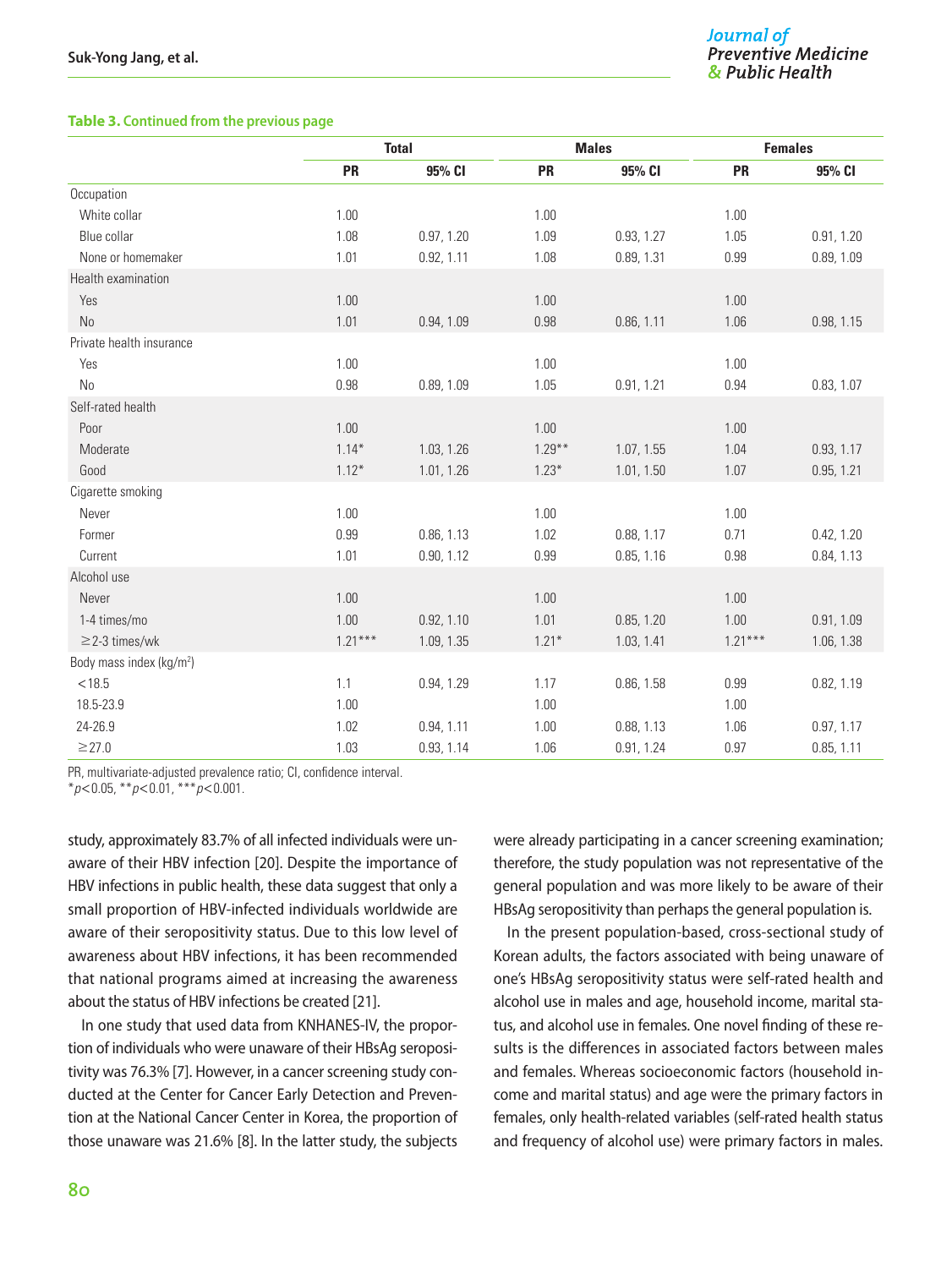In one study that used data from the 2007-2011 KNHANES, socioeconomic status was associated with participation in opportunistic liver cancer screening, but not associated with organized screening in both sexes [10]. In the present study, being aware of one's HBsAg seropositivity status, which is the first step towards participation in a liver cancer screening program, was only associated with socioeconomic status among females. However, the frequency of alcohol use was an associated factor in both sexes. Two studies have reported that alcohol is associated with the presence of severe liver disease and the development of hepatocellular carcinoma in patients with an HBV infection [22,23]. Individuals who had been aware of their HBsAg seropositivity are expected to be more likely to quit using alcohol, therefore the association between alcohol use and unawareness might be reverse causation.

One possible explanation for the high PR in the present study among women who never married is that because a women's HBV infection status is a major concern during childbirth and these women are assumed to have no children, these women would be more likely to be unaware of their HBsAg seropositivity. Although the serum HBsAg test is widely included in the general health examination programs throughout Korea, selfreported participation in these general health examination programs was not associated with awareness in either sex.

According to the 2012 Korea Health Statistics report, the proportion of those who were unaware of having diabetes and hypertension decreased with increasing age and was higher in males than in females [24]. In contrast, in the present study, the prevalence of females who were unaware of their HBsAg seropositivity tended to increase with increasing age (*p* for trend <0.034), but no significant association with age was found in males. In addition, females had a 1.19 times higher prevalence of being unaware of their HBsAg seropositivity than that among males was. This relatively higher awareness among males might be because males have more opportunities than females do to learn of their HBsAg seropositivity status through employment and/or military service. The factors associated with being aware of one's HBsAg seropositivity seem to be different from those associated with being aware of having diabetes and hypertension; therefore, these findings suggest that different approaches to increase the awareness of one's disease status are needed.

Importantly, females with a low income (*p* for trend <0.001) and who were older (*p* for trend=0.047) were significantly more likely to be unaware of their HBsAg seropositivity status. The incidence of hepatocellular carcinoma is higher in individ-

uals aged between 60 to 79 years old in Korea [25,26]. Our results suggest that a considerable proportion of these older individuals who are also socioeconomically disadvantaged may be at a high risk for developing hepatocellular carcinoma and be at a high risk for not being aware of their infection status. These factors may lead to a reduced likelihood of early cancer detection in these individuals. Awareness of one's HBsAg seropositivity status was found to be associated with an increased likelihood of being tested by a liver cancer screening program [7,8]. For breast cancer screening, females who perceived their risk of breast cancer to be high or had a history of benign breast disease were more likely to participate in breast cancer screening programs than their counterparts were [27]. This finding suggests that strategies focused on increasing the awareness among women of their HBsAg seropositivity status might have a substantial impact on their future participation in liver cancer screening programs.

Our study has several limitations. First, this study was crosssectional; therefore, only associations, not causality, can be demonstrated. However, it can be speculated that age, household income, and marital status might be causal factors related to the awareness of one's HBsAg seropositivity status. Second, all data used in the present study, with the exception of the HBsAg status, were based on self-reports that are subject to information bias. However, except for the data collected on whether subjects had received a recent general health examination, the other independent variables in this study are relatively less subject to recall bias. Third, the dependent variable, being unaware of one's HBsAg seropositivity status, was defined based on responses to the question, "Have you ever been infected with HBV hepatitis?" However, a more accurate definition of one's HBsAg seropositivity status would have been ascertained by directly asking subjects about their HBsAg seropositivity status or knowledge of being a HBV carrier, but these data are not available in the KNHANES. In addition, a few individuals might have been incorrectly designated to the unawareness group because they differentiated between their HBsAg seropositivity status and having HBV hepatitis. Fourth, having a high education level has been found to be positively associated with participation in opportunistic liver cancer screenings, but not in organized screening [10]. We found the prevalence of being unaware of one's HBsAg status to be slightly higher among females with at least a college degree than that among females with a lower education level was. This result might be due to the incorrect designation of females who were highly knowledgeable about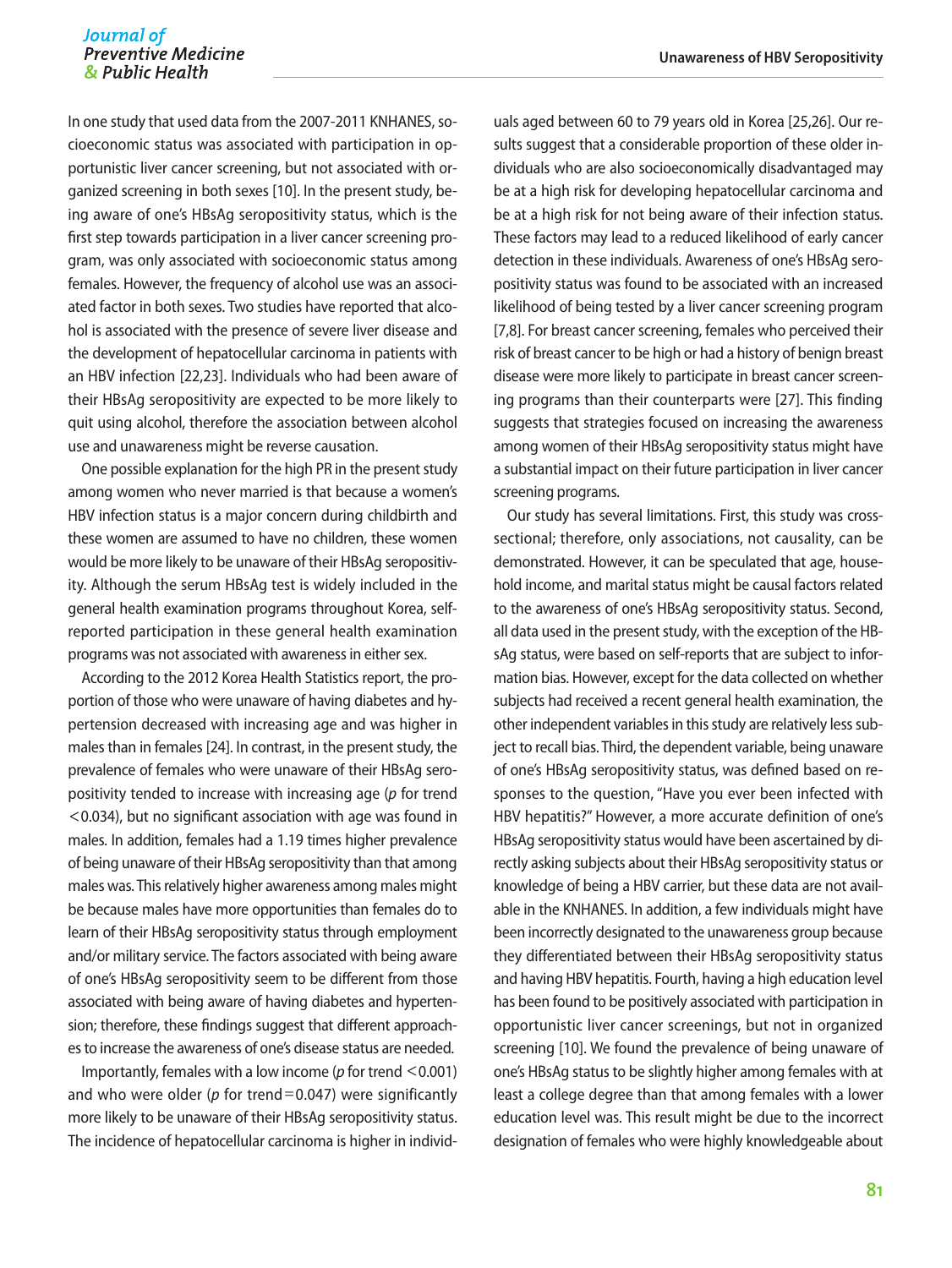their health and medicine. Nevertheless, the number of highly knowledgeable individuals is still likely to be substantially small when compared to the entire study population. Further studies are needed to investigate whether there is a high prevalence of females who are unaware of their HBsAg status among highly educated females. Fifth, no data were available on whether participants of the KNHANES had ever had their HBsAg tested previously. This data might have been a useful addition as a covariate. Therefore, it is possible that the factors we found to be related to awareness are actually related to a previous experience of undergoing an HBsAg test. Because these data were not available, we included data on whether subjects had received a general health examination in the previous two years, but this variable was not associated with awareness. Nevertheless, this variable only requested information on the previous two years and it is unknown whether an HBsAg test was included in the general health examination. Yet, we expect that the prevalence of HBsAg testing is quite high since Korean adults have access to this test through employment, military service, childbirth, and general health examinations given the known importance and high prevalence of hepatitis B in Korea.

Despite these limitations, representative data were used in this study; therefore, our findings are generalizable to the broader general population of Korea. Moreover, this study is the first large, population-based study, to our knowledge, investigating factors associated with being unaware of one's HBsAg seropositivity status. Several studies have reported on the proportion of those who are unaware of their HBsAg seropositivity status, but associated factors were not investigated [7,8,20].

In conclusion, we found that factors related to socioeconomic status in females and several health-related factors in males are associated with being unaware of one's HBV infection status in the Korean population, which suggests that social inequity might be more adversely affecting females than males. Considering that awareness is the first step toward participation in liver cancer screening programs, especially in females, improving this inequity might increase the chance of detecting liver cancer in its early stages. Thus, strategies to increase awareness and promote participation in liver cancer screening might positively affect females, especially those at a lower socioeconomic status.

The Korean economy has grown rapidly since the 1960s and the seroprevalence of HBsAg has been decreasing since the implementation of the national HBV vaccination program that began in 1985. Consequently, the burden and importance of hepatitis B has also been decreasing. However, the older Korean

generation, with a high seroprevalence of HbsAg, remains at a high risk for liver cancer with increasing age. Therefore, the burden of liver cancer in Korea is still considerably high despite the efforts of the vaccination program, and strategies to increase the public's awareness of their HBV infection status should be implemented, particularly those targeted at females with a low socioeconomic status.

# **CONFLICT OF INTEREST**

The authors have no conflicts of interest with the material presented in this paper.

# **REFERENCES**

- 1. International Agency for Research on Cancer. GlOBOCAN 2012: estimated cancer incidence, mortality and prevalence worldwide in 2012 [cited 2015 Mar 15] Available from: http:// http:// globocan.iarc.fr/Default.aspx.
- 2. Jung KW, Won YJ, Kong HJ, Oh CM, Lee DH, Lee JS. Cancer statistics in Korea: incidence, mortality, survival, and prevalence in 2011. Cancer Res Treat 2014;46(2):109-123.
- 3. Donato F, Boffetta P, Puoti M. A meta-analysis of epidemiological studies on the combined effect of hepatitis B and C virus infections in causing hepatocellular carcinoma. Int J Cancer 1998;75(3):347-354.
- 4. Park SH. Trends in the seroprevalence of hepatitis B surface antigen in the South Korean population. Int J Infect Dis 2012; 16(9):e669-e672.
- 5. National Cancer Center. Quality guidelines of liver cancer screening. Goyang: National Cancer Center; 2012, p. 12-13 (Korean).
- 6. Noh DK, Choi KS, Jun JK, Lee HY, Park EC. Factors associated with attending the National Cancer Screening Program for liver cancer in Korea. Asian Pac J Cancer Prev 2012;13(2):731-736.
- 7. Park B, Choi KS, Suh M, Shin JY, Jun JK. Factors associated with compliance with recommendations for liver cancer screening in Korea: a nationwide survey in Korea. PLoS One 2013;8(6): e68315.
- 8. Cho ER, Shin A, Choi KS, Lee HY, Kim J. Factors associated with use of ultrasonography screening for hepatocellular carcinoma among hepatitis B or C carriers. Cancer Epidemiol 2010; 34(6):713-716.
- 9. Park SH, Heo NY, Park JH, Kim TO, Yang SY, Kim HK, et al. Hepatocellular carcinoma screening in a hepatitis B virus-infected Korean population. Dig Dis Sci 2012;57(12):3258-3264.